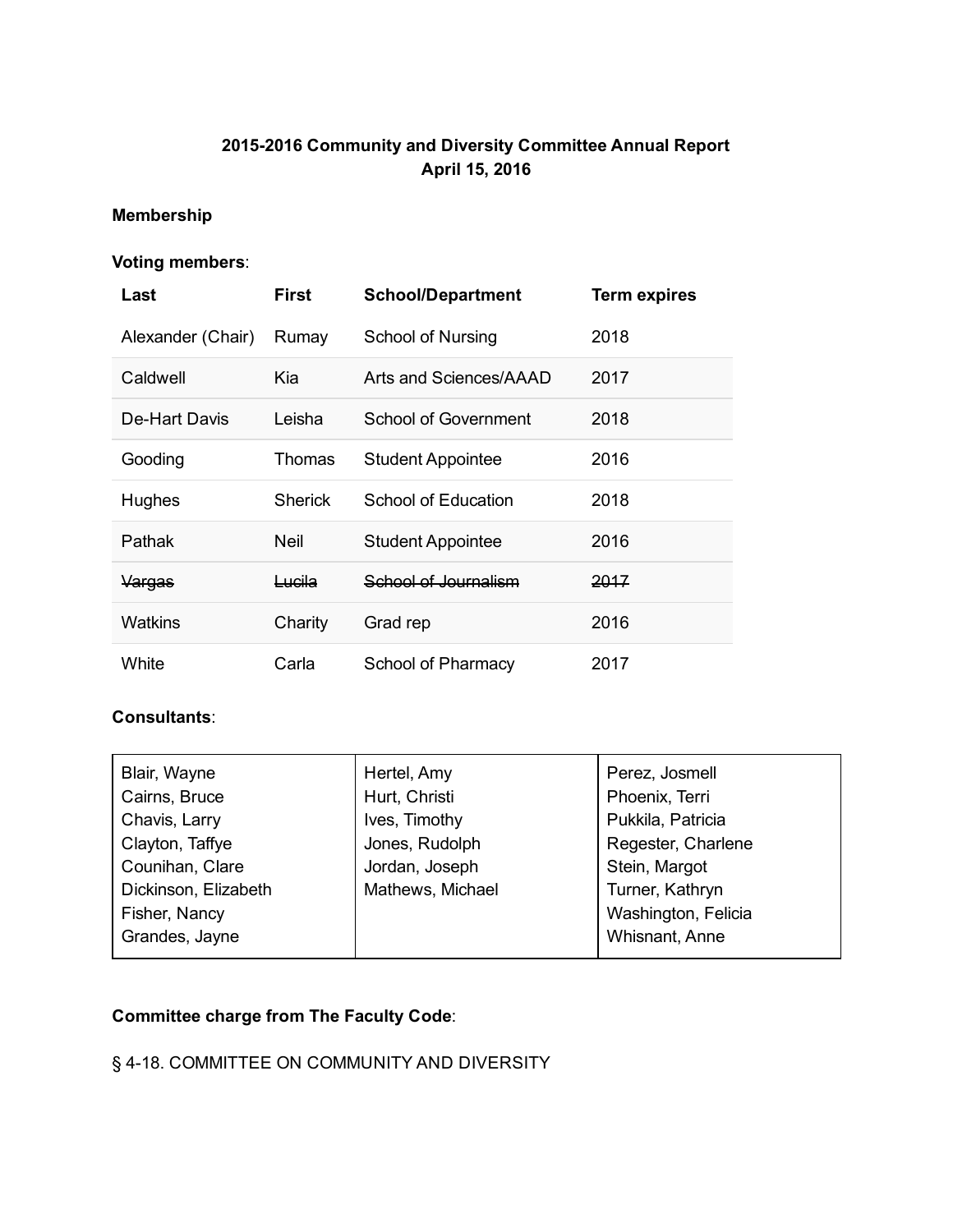(a) The Committee on Community and Diversity consists of five faculty members and two students appointed by the chair of the faculty.

(b) The committee is responsible for fostering community and promoting pluralism in the University by encouraging social interaction, mutual acceptance, and respect among various groups on campus. The committee is especially attentive to matters generated by discrimination on the basis of age, race, gender, disability, religion, socio-economic status, national or ethnic origin, or sexual orientation.

## Long-term goals

The goal of this work is to yield long-term positive change in the UNC environment for all faculty; to improve the climate at UNC for minority faculty and all faculty with regard to matters of race and ethnicity; and to ultimately achieve long-standing and sustainable increases in overall numbers of underrepresented minority faculty in order to realize the benefits of diversity in education.

### Short-term goals

In 2015-16, the committee focused its efforts on planning thematic discussions of issues related to race/ethnicity in academia, inclusive excellence, and faculty/student diversity at each of the Faculty Council meetings during the year. This work included planning discussions, assigning readings to Council members, organizing panel discussions, and inviting guests to Faculty Council in consultation with the Chair of the Faculty and the Agenda Committee.

| <b>FALL Community and</b><br><b>Diversity</b><br><b>Meetings/Planner</b> | <b>Agenda Committee</b> | <b>Faculty Council Dates/Topics</b>                                                                                         |
|--------------------------------------------------------------------------|-------------------------|-----------------------------------------------------------------------------------------------------------------------------|
| September 2, 1:30-3pm,<br>Carrington 104                                 | September 9, 4-5pm      | September 25: PCIED update; Taffye<br>Clayton (CONFIRMED)                                                                   |
| October 13, 2:30-4pm,<br>Carrington 104                                  | October 21, 3-4pm       | <b>October 30: Update (environmental)</b><br>scan) from the Ombud's Office/Wayne<br>Blair (CONFIRMED) and Laurie<br>Mesibov |
| October 28, 1:30-3pm,<br>Carrington 104                                  | November 6, 3-4pm       | <b>November 13: Update on fixed-term</b><br>faculty of color (data from Fixed-Term<br>Survey); Nancy Fisher (CONFIRMED)     |
| November 17, 1:30-3pm,<br>Carr 200b                                      | December 1, 4-5pm       | December 11: Family and childcare<br>issues update from Clare Counihan<br>(CONFIRMED)                                       |

# Fall 2015-Spring 2016: Schedule of meetings and "Diversity Syllabus"